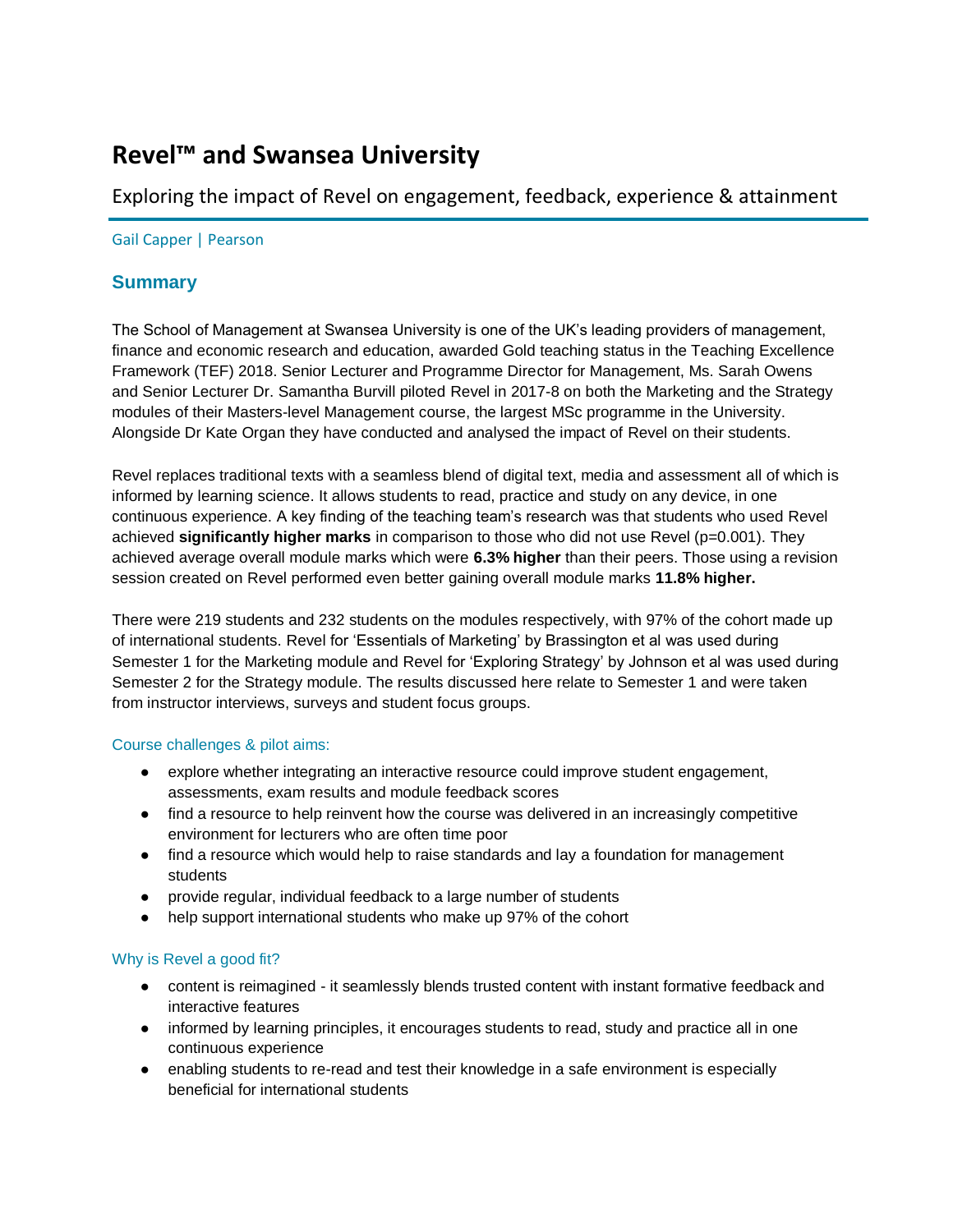# **Implementation**

Swansea ensured they implemented Revel in a way which engaged and motivated their students. They used some of the following practices to encourage continued participation:

## Structured assignments and assessment on both modules:

- regular reading assignments for students to do before and after lectures designed to encourage better participation
- used Revel for formative assessment and feedback
- created a second revision course for exam preparation

## Linking course and resource content:

- quizzes were reviewed in lectures to support the link between Revel and the course content
- students' written responses to short questions on Revel were discussed in class Incentivised learning:
	- Owens used the student dashboard and showed the students their results during lectures to motivate them, awarding small prizes to top-performing students for further motivation

## Teaching team engagement:

- Burvill and Owens constantly reinforced the use of Revel to students
- Lecturers used 'message' functionality to encourage usage

# **Findings\***

Student achievement:

- Students who used Revel in Semester 1 achieved **significantly higher marks** for the module in comparison to those who did not use Revel (p=0.001)
- Average overall module marks were 53.13%, compared to the average mark of 46.82% for those that did not use Revel - **6.31% higher.**
- For those using the revision course, they performed even better with an average module mark of 58.63% - **11.81% higher**.

## Student experience:

- 88% of respondents<sup>1</sup> stated they found Revel to be 'very helpful' or 'somewhat helpful'
- "*I would highly recommend it, especially for those (where) English is not their first language"* Swansea Student.

Student satisfaction:

- 88% of respondents stated they would be 'extremely likely' or somewhat likely' to recommend Revel to other students
- The overall score for the module was 4.3/5

## Student engagement:

 $\overline{a}$ 

• 57% of respondents 'agreed' or 'strongly agreed' that Revel was more engaging than other resources.

 $1$  123 students completed the survey

<sup>\*</sup> Semester 1 analysis uses research conducted by Ms Sarah Owens, Dr Sam Burvill and Dr Kate Organ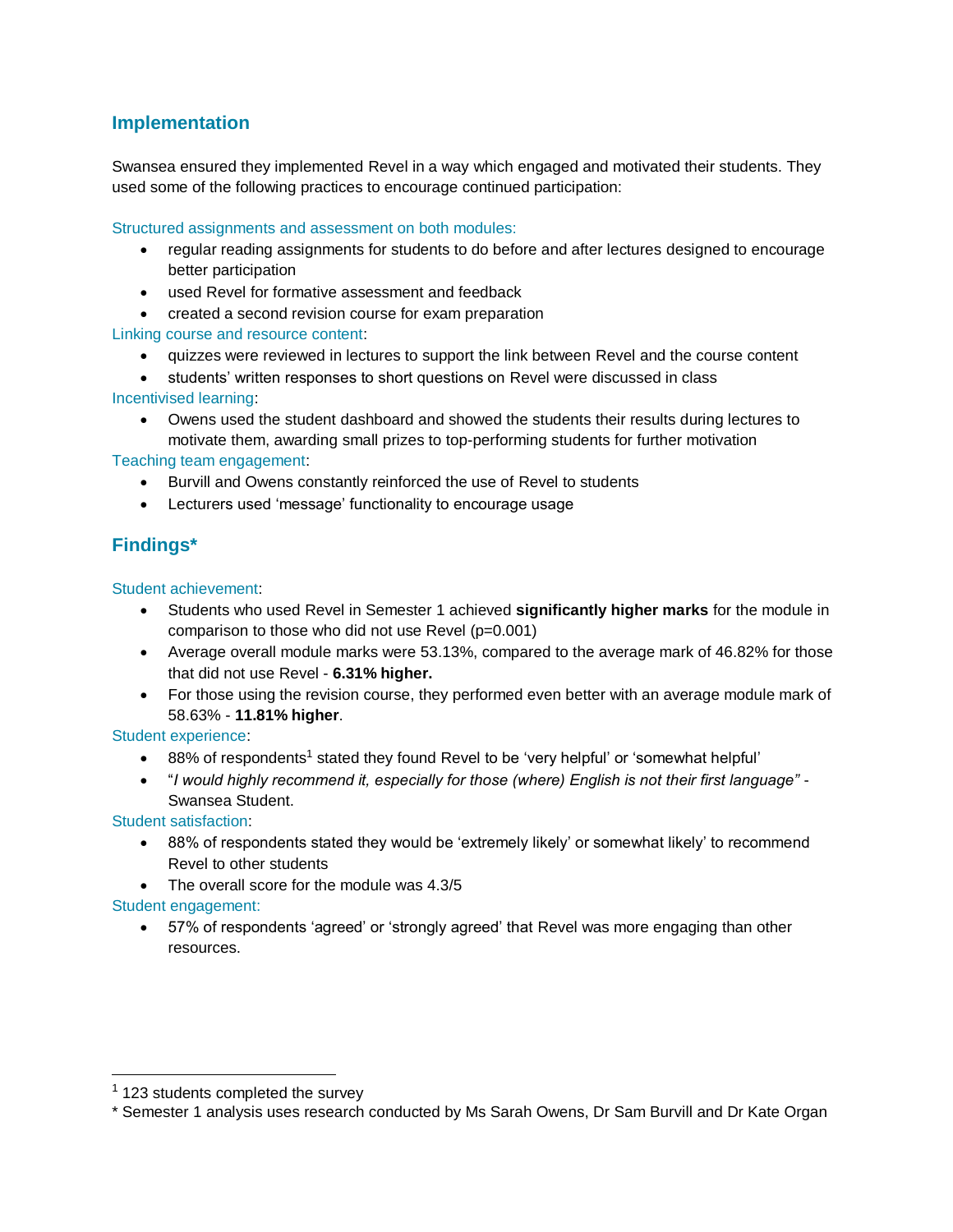## **Instructor Experience and Perception**

If you would like to listen to the team sharing their findings at the Chartered Association of Business Schools (CABS) conference in April 2018, please go to: <https://www.youtube.com/watch?v=HBLQwBjRtxY>

#### **Engagement**:

Revel provided an easier way to engage with students. The Performance Dashboard allowed the teaching team to see where students spent time and, for Owens, this allowed them to have an *"immediate impact"* on students. *"If they are using it, then it gives you the confidence as a lecturer that they are actually engaging*". Both Burvill and Owens found that insights into student engagement and performance levels were very helpful in assisting with formative assessment. Burvill noted *"the biggest benefit is that I can go into the dashboard, and…see actually what the students have been doing".* It allowed them to see how well students were mastering a subject and tailor the appropriate course of action or support. If students collectively understood a topic the instructors could move on, but if some students were still struggling, they were able to go back and revise lectures.

Owens found *"it was particularly helpful in providing formative feedback to students, which is very challenging in HE, particularly with large coh*orts". Further, they thought it motivated students to see how they were performing, while also showing their level of engagement.

## **Revel vs Traditional Textbook**:

Revel meets the needs of the modern student. Burvill noted that *"it meets the students' needs far better than a traditional textbook would...we were finding...that the students weren't engaging with the traditional textbook"* and that being able to work on laptops and phones was more motivating for the students. The team felt that this, in combination with the interactivity of Revel made for a more enjoyable student experience.

#### **International Students**:

Revel provided students with the opportunity to review content in a safe environment and this was especially helpful where English was not a first language. Burvill particularly appreciated the way in which the Revel design allowed students to read chunks of information and then test their knowledge on it. It gave them the opportunity to review their topic mastery at beneficial intervals.

## **Student Experience and Perception<sup>2</sup>**

You can listen to the students discussing Revel at: [https://www.youtube.com/watch?v=a3\\_2dSV5RlI](https://www.youtube.com/watch?v=a3_2dSV5RlI)

#### **Revel Use**:

Using Revel before lectures provided students with an understanding of the week's topic. This preparedness gave them the confidence to participate in their learning and answer the lecturer's questions. Further, they used it for revision right before exams because *"it was very helpful"* (Swansea student). They appreciated being able to read and practice at the same time saying that *"it's really great that after each section of the chapter book, you have multiple questions or flashcards that you can practice at the same time...you cannot find that in another eBook"* and *"it really makes you feel like you've accomplished something when you get to the end of the chapter and keep up with your results"* (Swansea students).

 $2$  10 students provided their feedback on using Revel during a face-to-face filmed session.